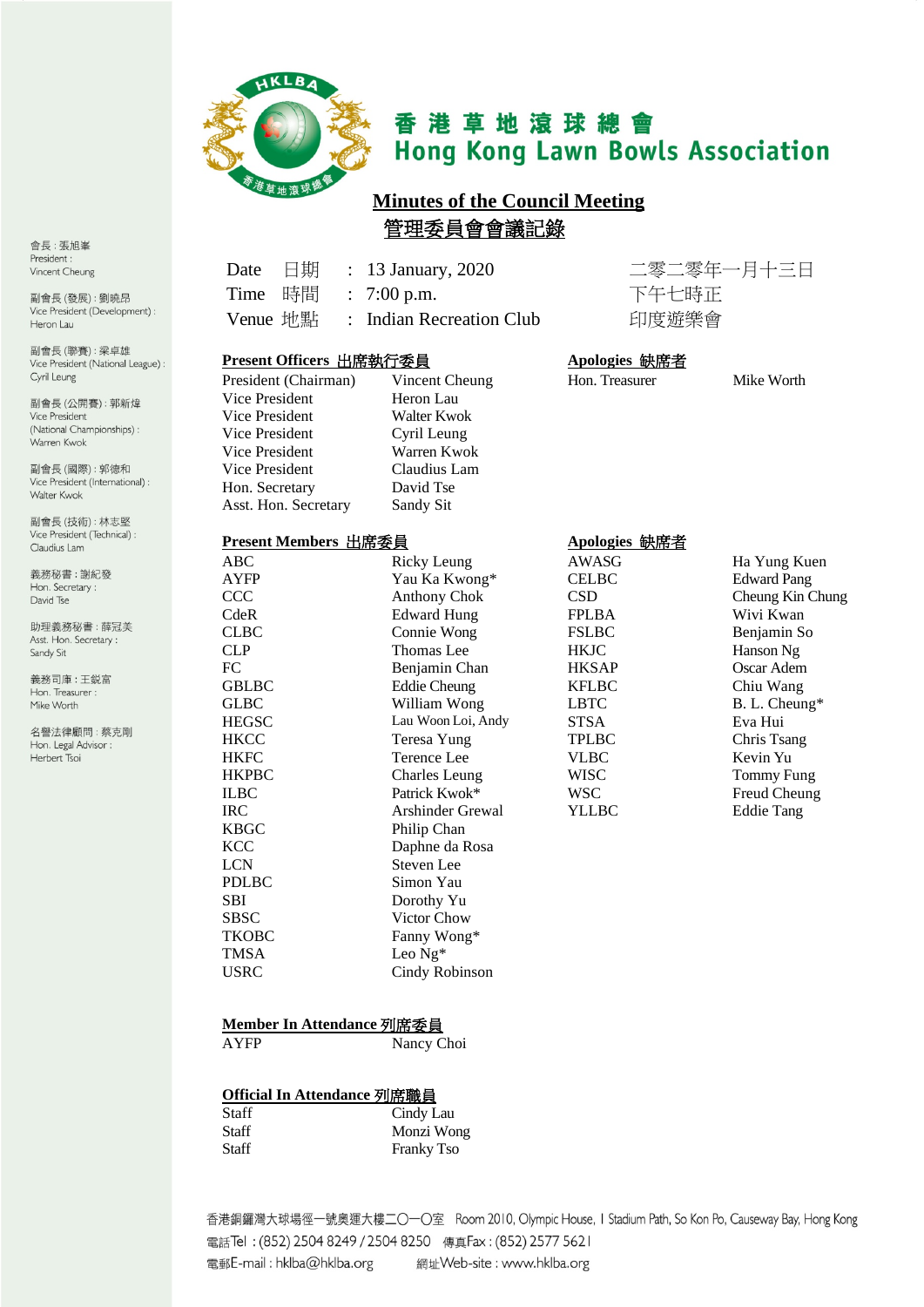## **1 ACCEPTANCE OF PREVIOUS MINUTES**

The minutes of the council meeting held on 2 December, 2019, having been circulated to all members of the Council of Management, were taken as read, confirmed and approved.

## **2 MATTERS ARISING**

Nil

#### **3 CORRESPONDENCE**

- 3.1 HKLBA received an invitation from KBGC of their 120<sup>th</sup> Anniversary Competition Carnival, which would be held on  $9 - 15$  March, 2020. In this connection, KBGC requested LBA to facilitate the said event and include it in the LBA National Events Calendar 2020/21. There being no objection from councilors, the subject was resolved accordingly.
- 3.2 Hong Kong Electric Group Sports Club requested to change the register name of their club to "The Hong Kong Electric Company, Limited"with immediate effect. They would announce the short term of the club later.

#### **4 TREASURER'S REPORT**

On behalf of the Hon. Treasurer, the President reported that the amount of debt over 120 days was relatively small. Still, member clubs were reminded to settle their payments timely, otherwise they would be refused for entry to all competitions.

## **5 NATIONAL LEAGUE**

#### 5.1 **Premier League 2019**

The Premier League was finished and all the results were uploaded to the website. Convenors could destroy the scorecards as necessary.

#### 5.2 **Triples League 2019**

The League was in progress according to the schedule.

#### 5.3 **League calendar for 2020**

The proposed League calendar 2020 had been circulated to all conveners and the League Panel did not receive any comment on the proposal before deadline.

#### 5.4 **Premier League 2020**

The Premier League was scheduled for April to November 2020 ( $1<sup>st</sup>$  half: 25 April – 11 July;  $2<sup>nd</sup>$  half: 29 August – 28 November). The Triples League would commence from December 2020 to March 2021 (no game on 26 December, 2020 and 13 February, 2021). The Premier League would be open for entry from 12 February to 4 March, and the fixture would be drafted on 13 March and finalized on 16 March.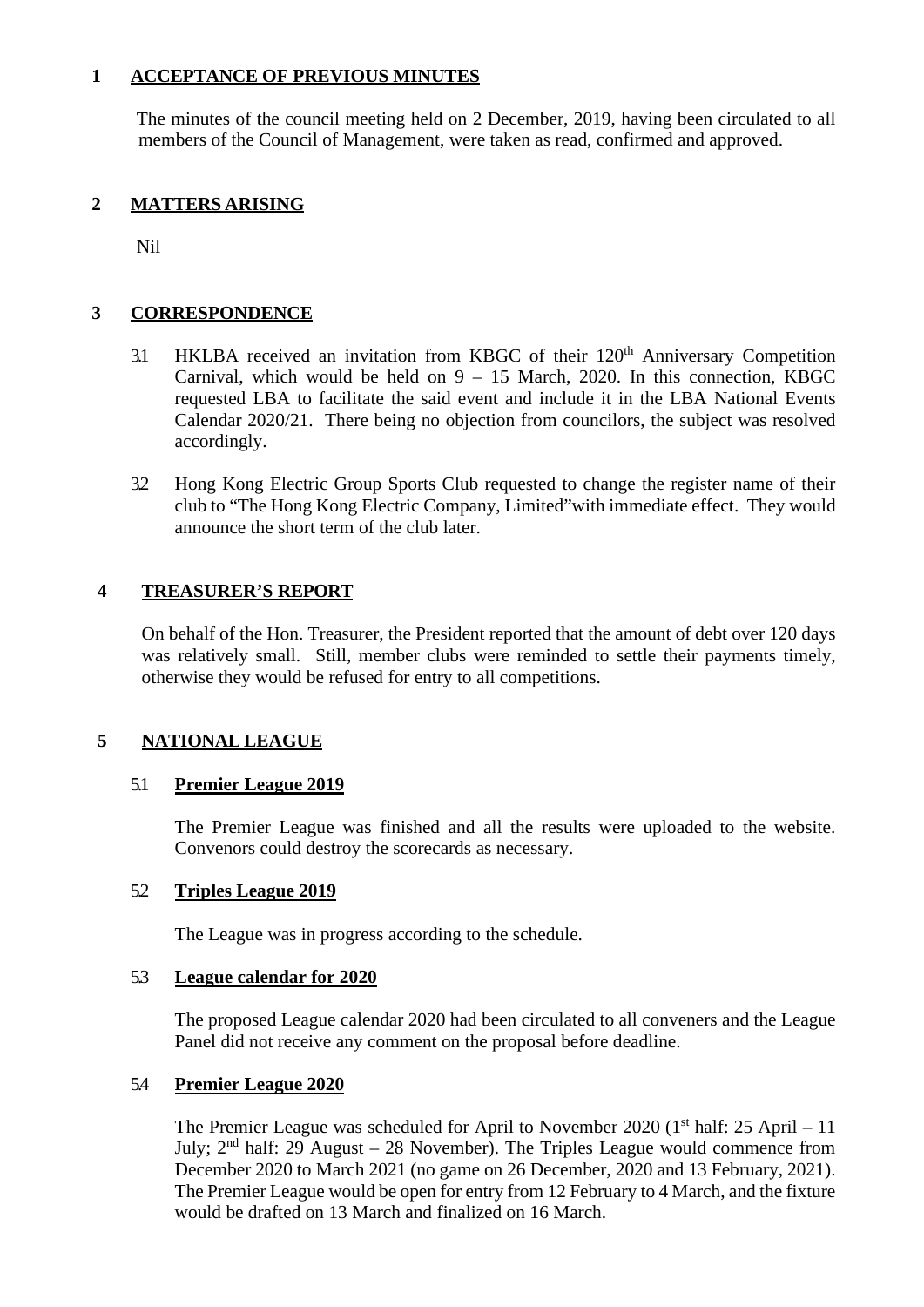## 5.5 **Proposal to amend Bye-Law 2.11**

VP (National League) reported that the HKFC had proposed a change of bye-law 2.11 in November and the details of which had been circulated to members accordingly. The subject was subsequently discussed in depth during the meeting and VP (National League) iterated that there would not be any exemption once the proposal was resolved.

Finally, the proposal was tabled for vote by members and the result was 35 (For), 31 (Against) and 5 (Abstain). The amendment of bye-law 2.11 had been approved by the Council and the details would be issued accordingly. VP (National League) subsequently declared that the amended bye-law would take effect in the Premier League 2020.

## **6 NATIONAL COMPETITION**

#### 6.1 **Men's Knock-out Singles 2019**

The winner was James Po (KCC) and the runners-up was Philip Chan (KBGC).

#### 6.2 **Women's Knock-out Singles 2019**

The winner was Helen Cheung (CCC) and the runners-up was Esther Yu (STSA).

#### 6.3 **Champion of Champions Championship 2019**

The entry form was circulated to convenors and the deadline was on today 13 January, 2020.

#### 6.4 **Green Use**

VP (National Competitions) thanked KBGC for providing venues for Semi-finals of the Mixed Triples. He also thanked CCC, CdeR, FC, HKFC, IRC and KBGC for providing rinks for Knock-out Singles 2019.

#### 6.5 **Entry Forms**

The entry forms of Men's and Women's Indoor Singles Championships 2020 and Mixed Pairs Competition 2020 were issued on 23 December, 2019 while those of the Men's and Women's National Pairs Championships 2020 were issued on 6 January, 2020.

#### **7 DEVELOPMENT**

- 7.1 HKLBA was invited by S.T.F.A. Lee Kam Primary School to provide a school demonstration on 20 December, 2019. Five hundred pupils from P.1 to P.4 attended the demonstration and both the theory and the game were taught. As the demonstration was proved to be successful, LBA would provide more demonstration to promote lawn bowls to schools in the future.
- 7.2 Under-25 Singles Championship 2019 was successfully held on 29 December, 2019. We thanked KCC and CdeR to provide the bowling green for the finals. The male and female winners were James Po (KCC) and Gloria Ha (HKYDT) respectively.
- 7.3 Youth Novice Competition 2020 would be held on 29 March, 2020 and 5 April, 2020 at ALC and YCK respectively. The application would be closed on 3 February, 2020 and encourage the clubs to ask members to participate.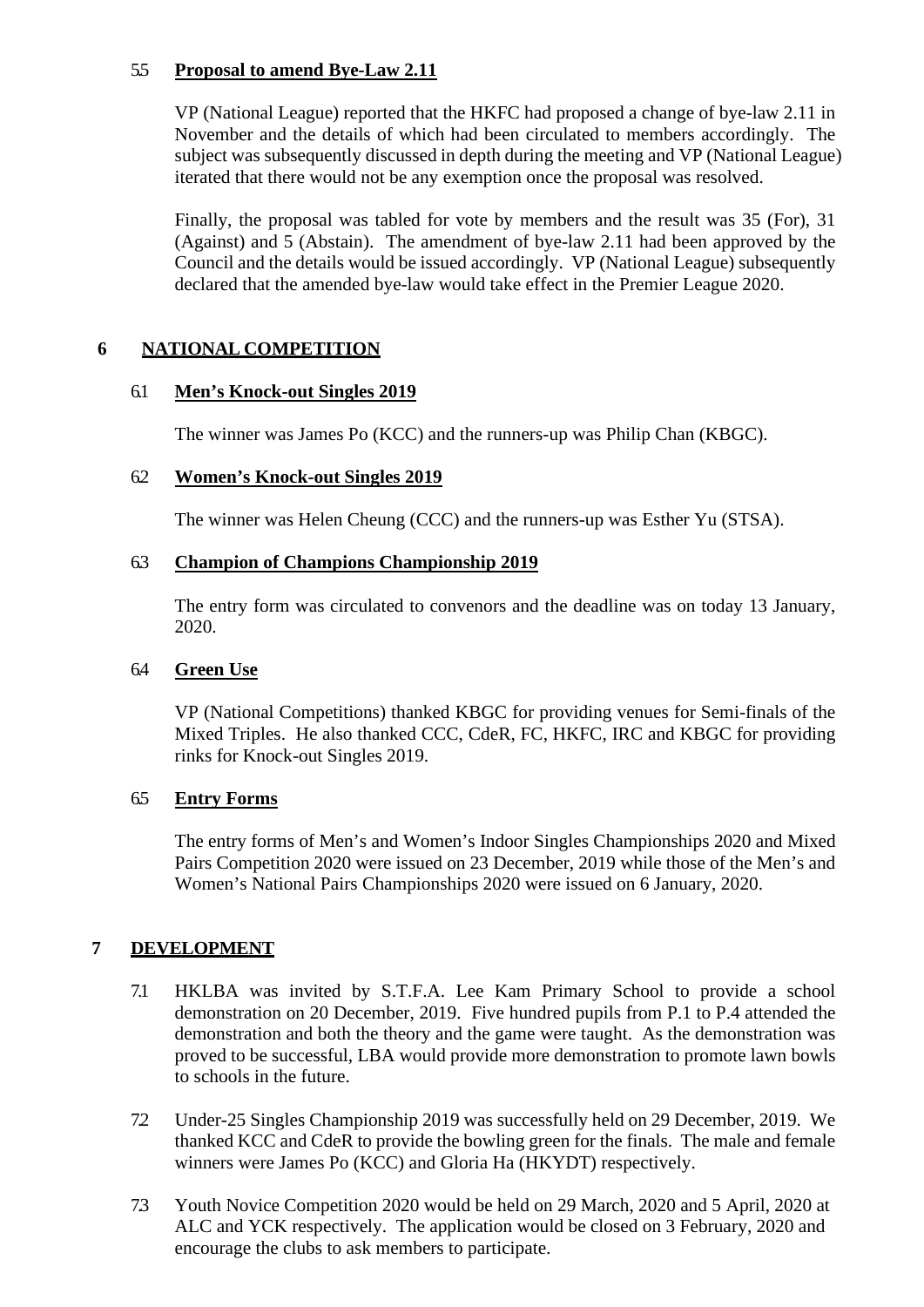# **8 TECHNICAL**

- 8.1 An umpire training course would be conducted in April 2020. To enhance the knowledge on the laws of the sport, LBA would like to encourage the councilors to ask their club members to join the training course.
- 8.2 The second KTSI-Three Generations Lawn Bowls Competition 2020 would be held on 22 February, 2020 and the deadline for enrolment would be on 3 February. Last year, the total number of participating team was twenty-four and a bigger pool was available in 2020 to accommodate more teams. VP (Technical) encouraged the club members to participate in the competition. He also ascertained that participants could request for youth players from HKLBA, if they had difficulties in recruiting young players to form a team.

# **9 INTERNATIONAL**

- 9.1 The expatriate coach of the Squad had completed his term in December 2019. A new expatriate coach was expected to join late January or early February for a tentative period of five months. The new coach would also assist in the training of HKYDT on Wednesdays.
- 9.2 The HKLBA Team had achieved 2<sup>nd</sup> out of 12 teams in Macao Reunification Cup, which was held in Zhuhai in December.
- 9.3 The Hong Kong China Youth Team had competed in the World Youth Championships, which was held in Newcastle UK in December, 2019. The best result was achieved by Gloria Ha, who had reached the Quarter-Final in Singles.

# **10 DISCIPLINARY PANEL**

Nil.

# **11 HONG KONG INTERNATIONAL BOWLS CLASSIC & CLASSIC CARNIVAL2020**

11.1 The President reported that the Hong Kong International Bowls Classics 2020 would be scheduled in November 2020 and the organising committee would be formed in the next meeting.

# **12 ANY OTHER BUSINESS**

Nil.

# **13 DATE OF NEXT MEETING**

13.1 The next meeting of Council of Management would be held at 7 p.m. on Monday 24 February, 2020 at USRC. (Post meeting note: the meetings in February and April were cancelled due to an outspread of the novel Coronavirus infection, Covid 19.)